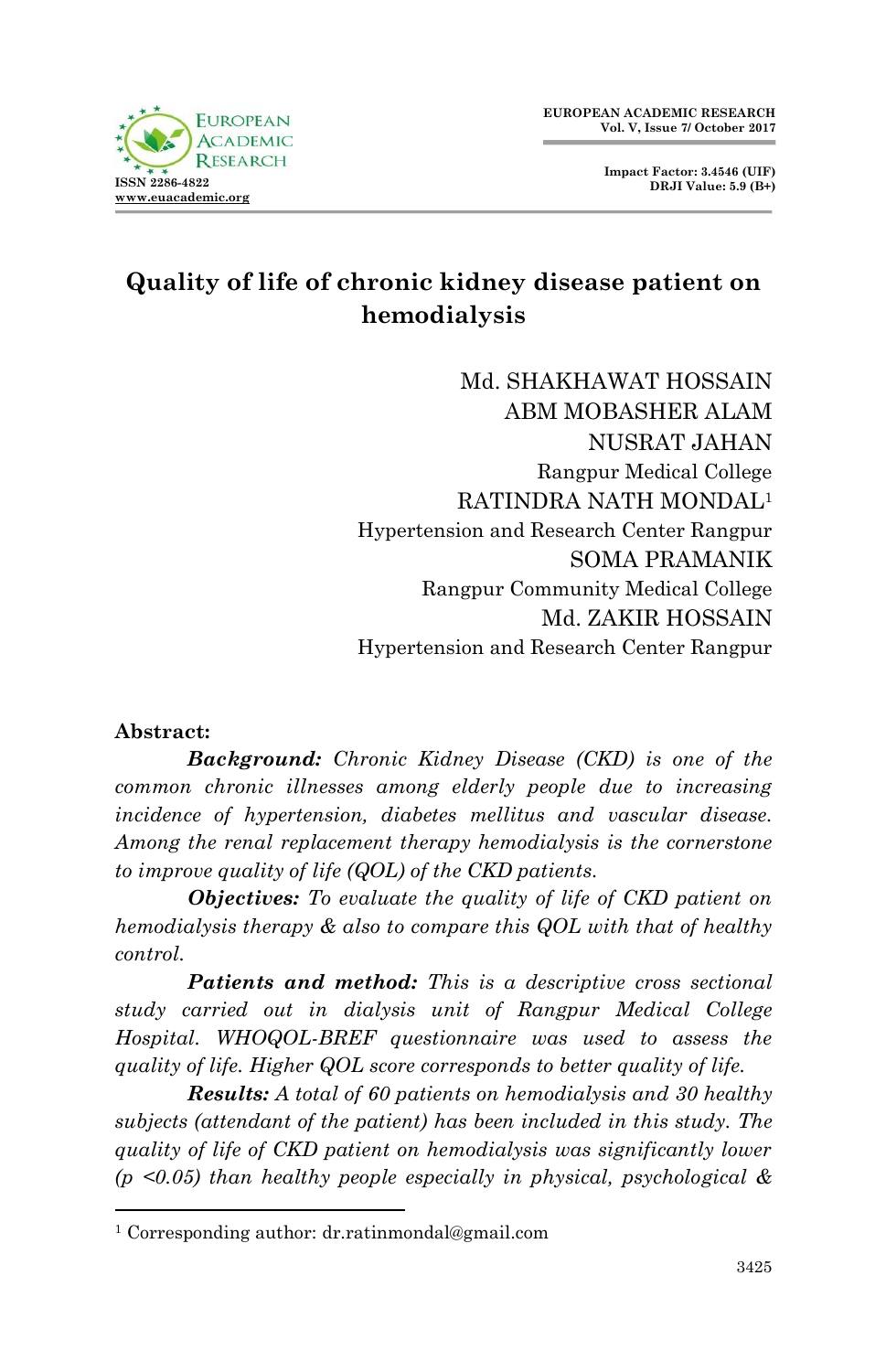*social domain. There was no significant difference between two groups in environmental domain. Female hemodialysis patient showed significantly lower QOL scores (p <0.05) than male patient especially in psychological & social domain. Higher educational qualification showed better quality of life than lower educational qualification.*

*Conclusion: The quality of life of CKD patient on hemodialysis was found to be significantly lower in comparison to healthy general people in this study.*

**Key words:** quality, domain, hemodialysis.

### **INTRODUCTION**

Quality of life, an important parameter of health and wellbeing, getting popular now-a-days. Quality of life (QOL) is an important outcome representing a person's concerns. This also is an important indicator of other outcomes, such as mortality and hospitalization due to any disease. **1,2** In 1991, the World Health Organization(WHO) introduced a pilot project to develop a QOL questionnaire (WHOQOL) for generic use and defined QOL as "individuals' perceptions of their position in life in the context of the culture and value systems in which they live,and in relation to their goals, expectations, standards, and concerns.**3,4,5** Modern civilization includes better health facilities, thus increasing proportions of elderly people, with a resulting increase in the incidence and duration of chronic illnesses. These chronic diseases are being treated by different newer & better therapeutic procedure, bringing to the center the need for a dignified QoL of patients.6 An increasing interest in QoL is observed in patients who suffer from chronic diseases, including those with chronic kidney disease (CKD).<sup>7</sup> Data from different studies in Bangladesh reveal an alarmingly high burden of chronic kidney disease. These groups of patient are increasing day by day on the part of diagnostic advances.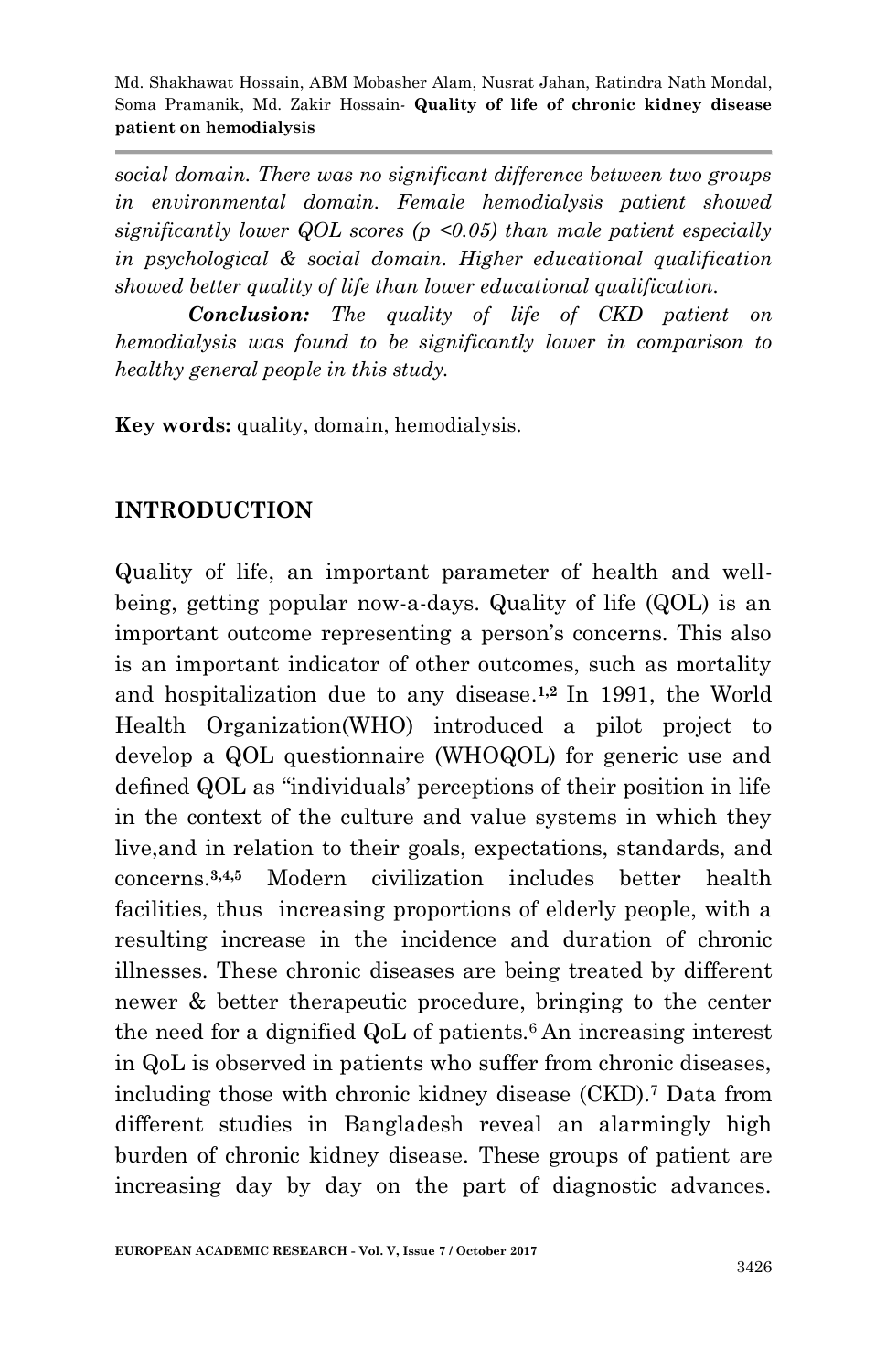Patients with CKD on Hemodialysis therapy, is an important subgroup of them who needs long term monitoring & prognostic evaluation. Although HD therapy prolongs life, there often several factors which may affect QOL of CKD patient. 8 Chronic renal patients who depend on renal replacement therapy (continuous peritoneal dialysis and hemodialysis) have a limited daily life and go through many bio-psychosocial changes and losses which interfere in their quality of life.<sup>9</sup> When dialysis came up, the main concern was to prolong the survival of chronic renal patients, but now it is more important to evaluate their quality of life with this therapy. Being under hemodialysis three times a week or under peritoneal dialysis on a daily basis has consequences for the patients regarding physical, emotional and social aspects of their lives. Depression is the most common mood disorder among these patients, and usually represents an answer to a real or imagined loss, thus configuring persistent depressive mood, bad self-image and pessimistic feelings, besides physiological complaints such as generalized weakness, sleep disorders, changes in appetite and weight, diminished sexual interest, among others.**<sup>10</sup>**

Bangladesh is a developing country, nephrology services are in the earlier stage of development. In this era, there is improvement in the awareness about kidney diseases in Bangladesh. There are only about 40 formally trained nephrologists for a population of 180 million (compared to the United States with more than 5000 nephrologists for a population of about 300 million)  $11$ . There are only 12 Government institute in Bangladesh where dialysis facility is present. Beside these there are some private institute developing in recent years but bothers high cost load. According to the Hospital Data, there are about 20,000 patients who are receiving dialysis in Bangladesh. Rangpur Medical college hospital is a tertiary level hospital in the northern part of Bangladesh where dialysis unit has been established in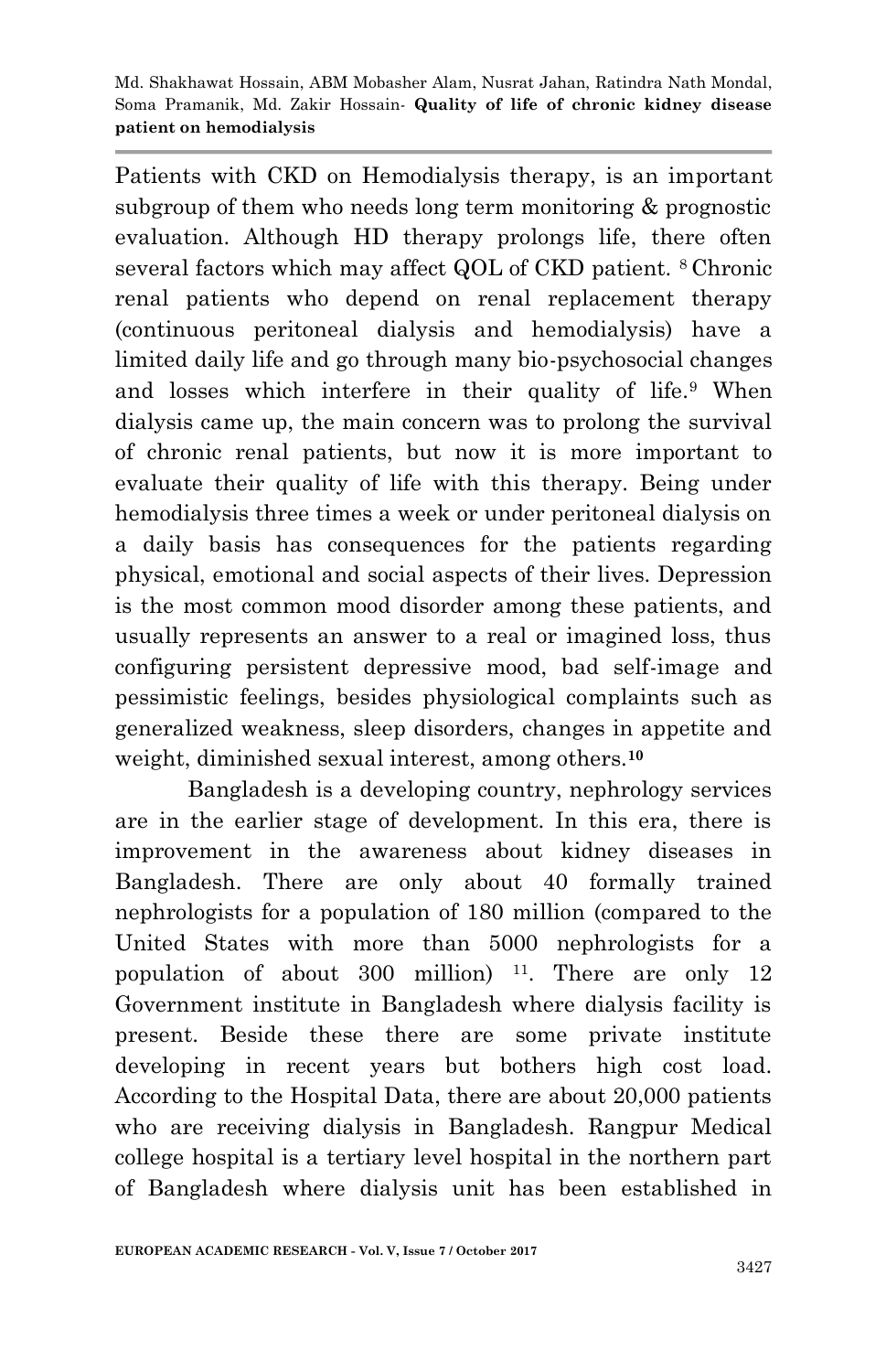2011.Now in this hospital total 16 dialyzer machine is working out of which 03 machines are dedicated for hepatitis B & C positive patient. A total of 114 CKD patients are enrolled in this hospital for dialysis from starting up to 30th June of 2013 out of which only 80 patients are currently on regular schedule. Among them 10 patients are irregular in respect to their need i.e. under dialyzed. Even most of the patients who receive dialysis are "under dialyzed" (about 75% get dialysis twice per week, 12.5% also get irregular dialysis). Under dialysis affects not only survival of the patients (1- to 2-year survival is 40.5%), but even quality of life (QOL) is also poor in these patients. Health-related QOL(HRQOL) represents the "physical, psychological, and social domains of health that are influenced by a person's experience, beliefs, expectations, and perceptions. We know that there are many factors that affect QOL of these patients.(13) Causes of CKD also affect QOL of the patient. Adequacy of dialysis, daily dialysis, financial capacity and transport facility all may affect QOL.<sup>14</sup>

Long term HD therapy often results in loss of freedom, dependence on family members, disruption of marital, social & family life, reduced financial income. In our setting it is estimated that about 75,000 Tk(BD) is needed only dialysis purpose. Private institute requires double cost than that of govt. institute. As hemodialysis therapy is expensive, patients often willingly do not follow the standard dialysis frequency, use of less costly dialyzers& most of them do not receive erythropoietin therapy at all. In overall, end-stage renal disease patients have to cope with many adversities, like physical symptoms, special diet schedules, changes in their body image while the outcome of treatment is not satisfactory. The concept of quality of life in chronic disease is a new thinking in Bangladesh. There are very few studies dealing with this topics & most of them are from developed countries. So, my interest on these topics to judge the feedback of HD patient not to be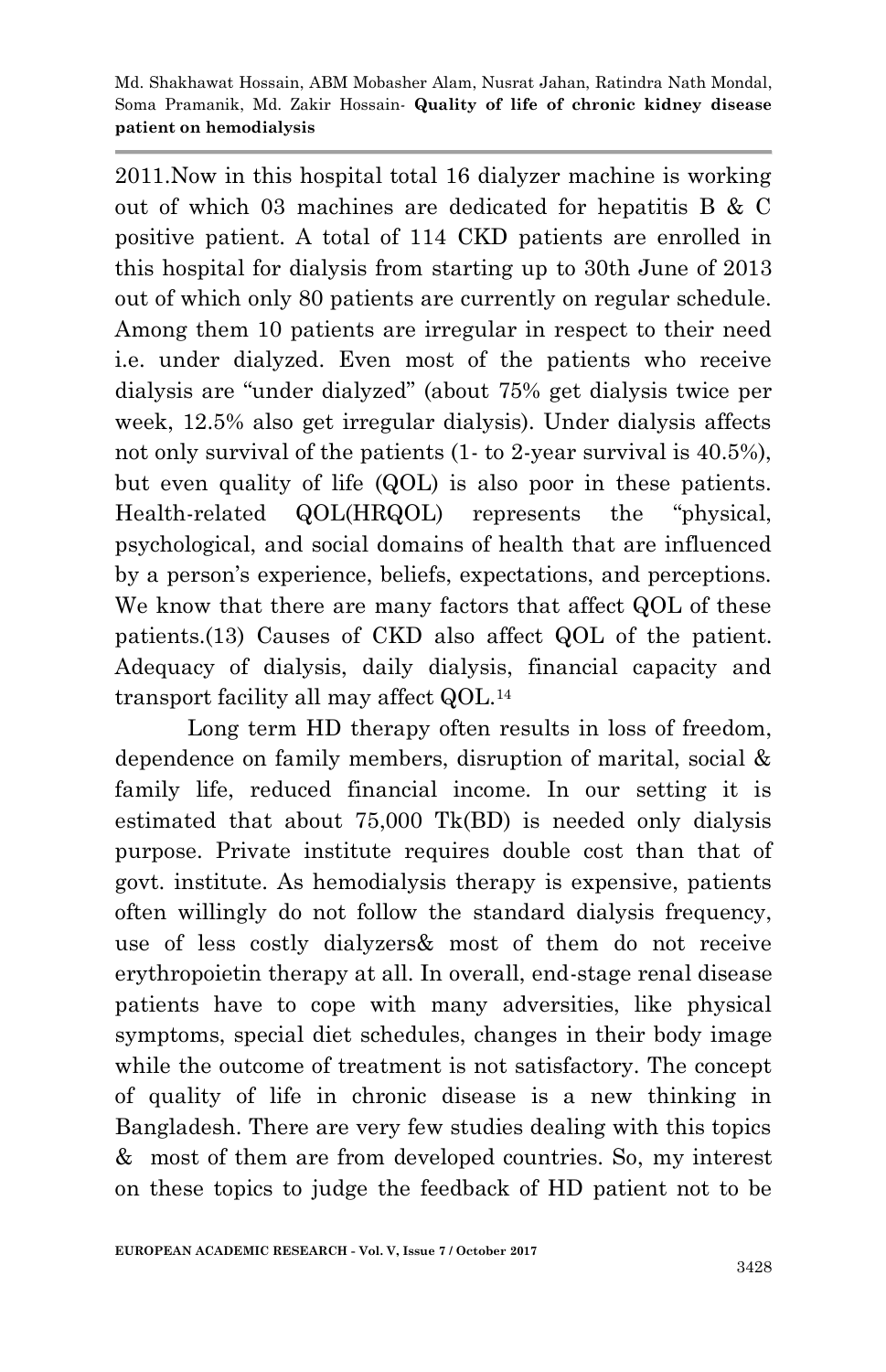satisfied by ourselves that the patient is getting appropriate treatment but also to see the patients view.

For many years scientists are working to measure the quality of life of human being .Their attempt shows tremendous need for this QoL in modern civilized world .QoL reflects every aspect of life especially psychological aspect which is solely related with many chronic diseases like CKD, coronary heart disease & diseases causing disability. In part of this development WHO has developed a WHOQOL group who has adopted a new instrument for measuring QoL by working in different centres in various countries, named WHOQOL-100 score. It contains about 276 questions with 06 domains .Very limited studies were done by this.<sup>16,17,18</sup>But the WHOQOL-100 score has very soon lost its expected popularity due to following reason: very clumsy, time consuming& definitely expensive.

After a while the WHOQOL group, for their convenience and in the interests of parsimony has developed the 26 item WHOQOL-Bref. It is short & easily interpretable. Now a days it is widely used to interpret QoL in health sector as well as many sociological perspectives. The international WHOQOL-Bref has been shown to have good psychometric properties and to provide a valid and reliable alternative to the WHOQOL-100. The WHOQOL-BREF is available in approximately 20 languages, including those of both developed and developing countries, and in Christian, Islamic, and Hindu culture settings, with several studies in developing countries having demonstrated its cross-cultural and content validity.(19,20,21) In Bangladesh, Izutsu et al. developed the Bangla version of the WHOQOL-BREF, showing it to be a valid and reliable assessment tool of QOL in an adolescent population.<sup>15</sup> Finally, it is very important to know the quality of life of chronic kidney disease patient on hemodialysis. Thus we can ensure a positive attitude towards HD treatment so that we can improve the overall quality of life in this group of people.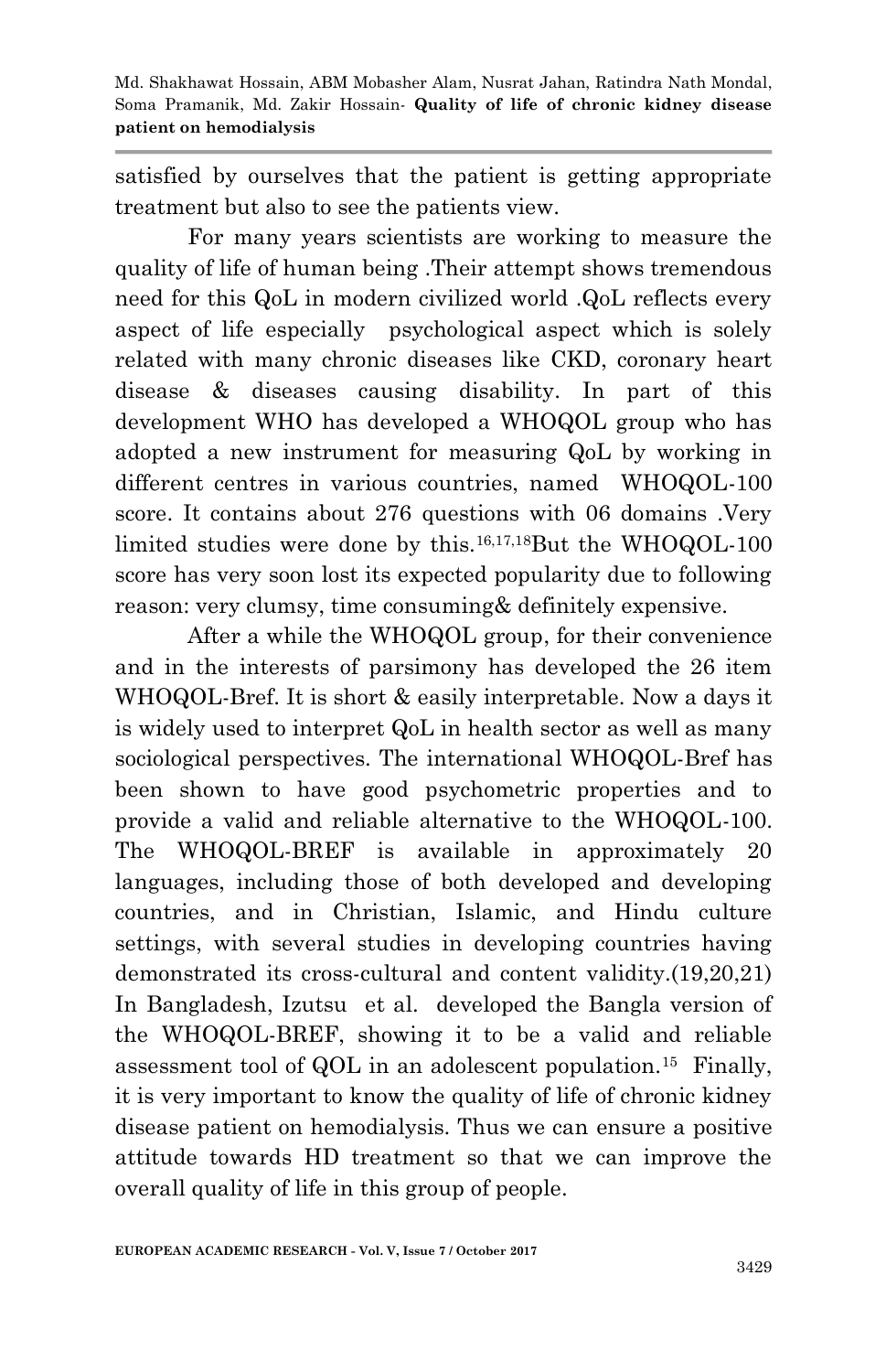#### **MATERIALS AND METHODS**

This was an observational cross-sectional study, carried out in dialysis unit of Rangpur Medical college Hospital, Rangpur, Bangladesh. Chronic kidney disease patients on hemodialysis for at least 2 months duration, twice in a week, admitted between 1st January 2013 to  $30<sup>th</sup>$  June 2013 in Rangpur Medical College Hospital, Rangpur were enrolled. Convenient purposive sampling procedure was used, the study objectives were explained to the patient/guardian of the patient and informed written consent was taken. Patients having malignancies, multiple organ system failure, major hearing impairment (inability to hear loud speech even with a hearing aid), any major surgical interventions in the previous three months and who did not give consent to take part in the study were excluded from the study. A total of 60 cases enrolled for the study. Thirty (30) apparently healthy individuals were taken as control from the caregivers of the patients.

### **Procedure of data collection and analysis**

Each patient or attendant was directly interviewed & the data was collected via WHOQOL-BREF questionnaires (Bangla Version). After collection of data it was coded and checked manually. Data analysis was done according to the objectives of the study by using SPSS-17.0 (Statistical Program for Social Science) software program. Descriptive statistics were expressed as mean  $\pm$  standard deviation for continuous variables and percentage for categorical variables. Statistical significance was set at a two-sided P-value of <0.05. The result of the clinical study and statistical analysis is presented in the form of text, table, bar and chart.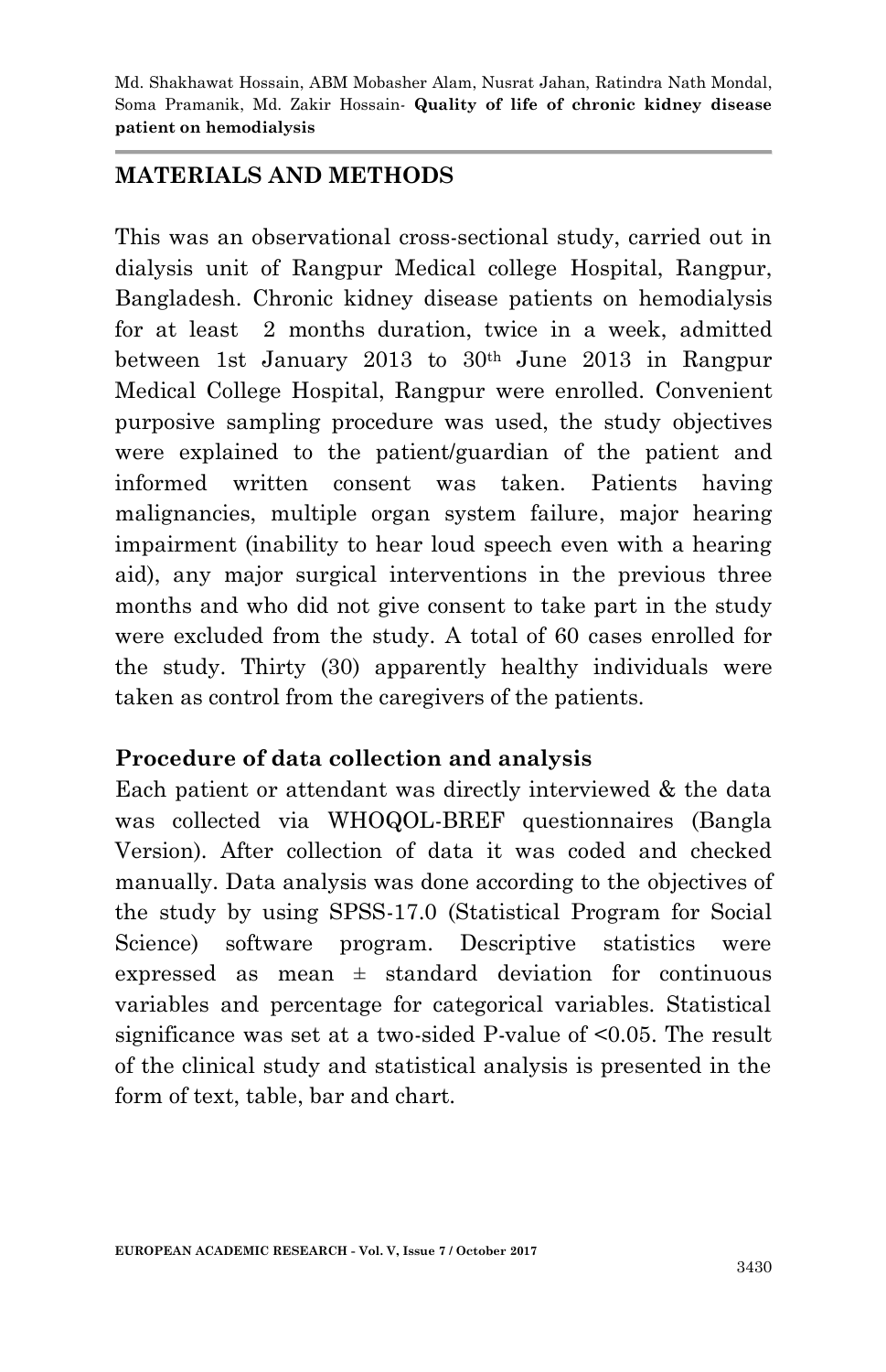#### **Operational definitions:**

Chronic kidney disease (CKD) refers to an irreversible deterioration in renal function or evidence of renal damage for at least 03 months. According to the serum creatinine data in the study cohort, the estimated GFR (eGFR) was calculated using the Modification of Diet in Renal Disease four-variable equation.<sup>22</sup> CKD was identified & stages of CKD were originally defined by the US National Kidney Foundation Kidney Disease Quality Outcomes Initiative 2002. Hemodialysis patient means CKD patients who were on regular at least twice a week hemodialysis therapy. Hemodialysis means purification of blood by ultrafiltration in a dialyzer machine. Anxiety means emotion of anxiety, worrisome thoughts, avoidance behavior and the somatic symptoms of autonomic arousal. Depression means episodes of low mood & disinterest. Demographic and medical data including age, sex, marriage, education, religion, occupation, annual income, and co-morbidities were obtained from medical records and interviews with the patients. Regarding educational status primary means up to class V level, secondary means S.S.C & H.S.C level and graduate means university education. The designated level of income; low was <TK(BD)30,000 per year, middle was between TK 30001-180,000,which was approximately the average annual income of the general population in Bangladesh, whereas upper class was designated as annual income >Tk (BD)180,000. Cardiovascular disease was defined as a history of congestive heart failure, angina pectoris or myocardial infarction. Diabetes mellitus (DM) was defined as those with the history or on antidiabetic medications. Definition of hypertension was those patients with blood pressure >140/90 mmHg or on antihypertensive medications.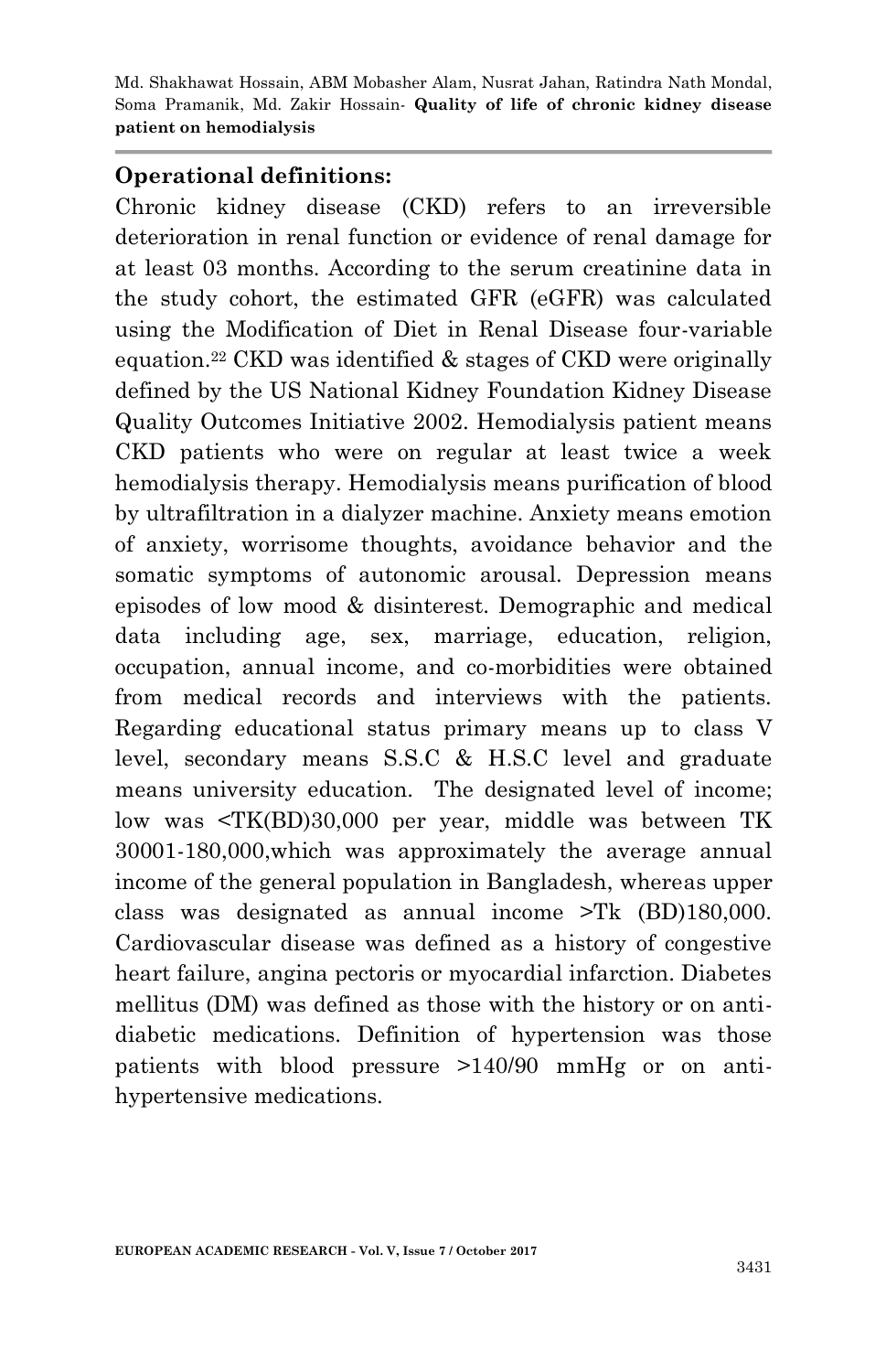#### **Tools of Investigation:**

The WHOQOL-BREF consisted of 2 global items, G1 for overall QOL and G2 for general health, and 26 items in the physical, psychological, social relations, and environment domains. Specifically, there were 7, 6, 4, and 9 items in the physical, psychological, social relations, and environment domains, respectively. Application method, reference time point, and item scoring were performed as described for the original WHOQOL-BREF. Four domains are defined for the WHOQOL-BREF, based on its 24 items: domain 1, physical health, is on activities of daily living, dependence on medicinal substances and medical aids, energy and fatigue, mobility, pain and discomfort, sleep and rest, and work capacity. Domain 2, psychological health, includes bodily image and appearance, negative feelings, positive feelings, self-esteem, spirituality, religion, personal beliefs, thinking, earning, memory, and concentration. Domain 3, social relationships, covers personal relationships, social support, and sexual activity. Domain 4, environment, assesses financial resources, freedom, physical safety and security, health and social care (accessibility and quality), home environment, opportunities for acquiring new information and skills, participation in and opportunities for recreation and leisure activities, physical environment (pollution, noise, traffic, and climate), and transport. The raw score of each domain was then transferred to standardized score of 4 to 20, in order to maintain uniformity in the scores. The method of inferring the score is available elsewhere. (21) Higher scores mean the better quality of life of patients. The QOL index of each domain and their associations with demographic factors were assessed.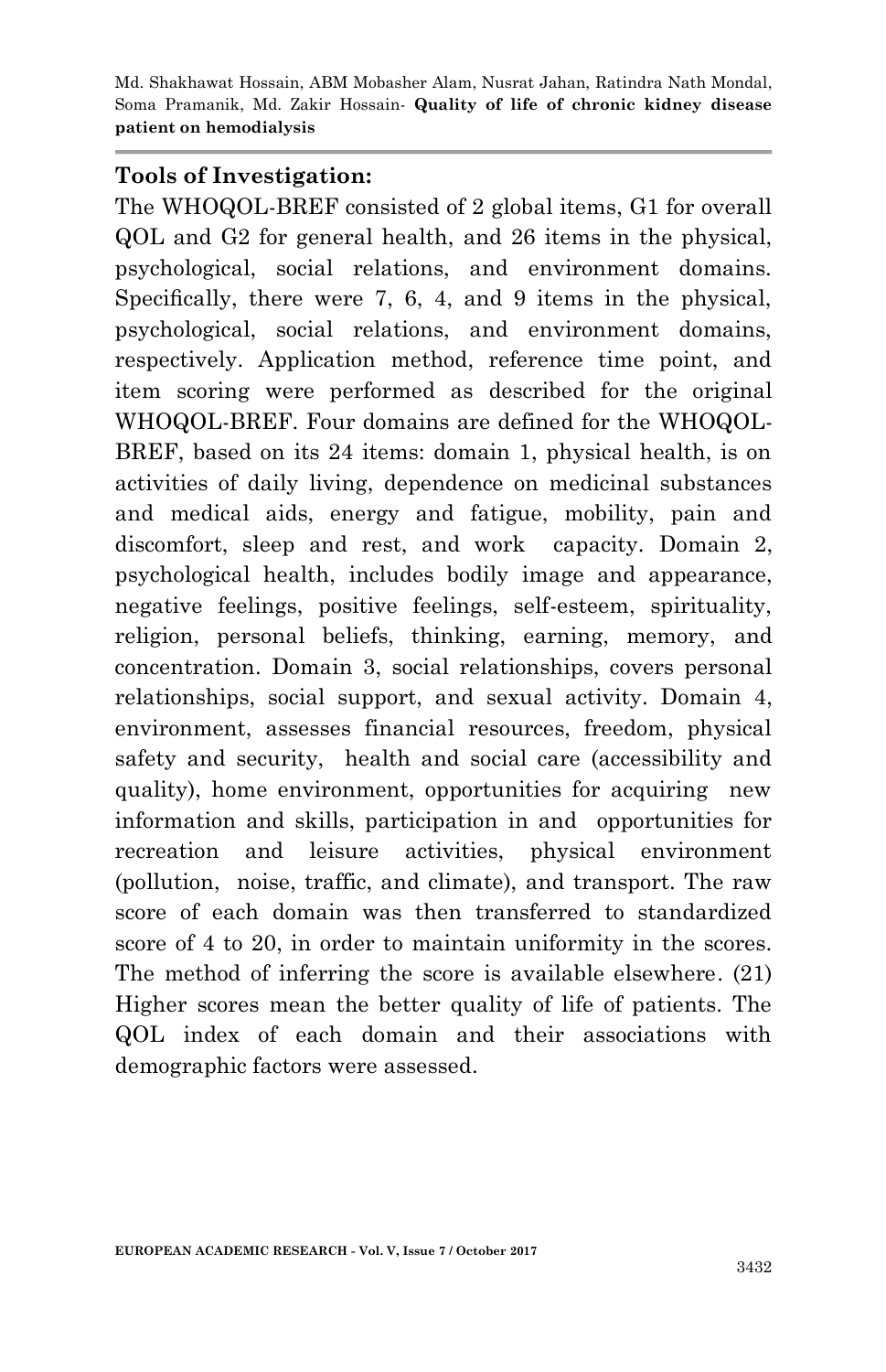### **Ethical implications:**

Written, informed and voluntary consent was taken and confidentiality assurance was provided to those who agreed to participate in the study.

# **RESULTS**

During the study period, 60 patients who fulfill the criteria & 30 healthy attendants had been studied. The mean age of the patients in our study was  $40.63$  (SD  $\pm$ 14.25) years with a range of 16 to 70 years & of control group was  $32.03 \pm 11.58$  (mean  $\pm$ SD) years with a range of 17 to 60 years. (Table I)

| Variables                 | Hemodialysis group | Healthy control group |  |
|---------------------------|--------------------|-----------------------|--|
|                           | $(n=60)$           | $(n=30)$              |  |
| Age(Years)                |                    |                       |  |
| $30$                      | 18 (30%)           | 18 (60%)              |  |
| 31-60                     | 38 (63.3%)         | 12 (40%)              |  |
| >60                       | 04 (4.70%)         | 00                    |  |
| Sex                       |                    |                       |  |
| Male                      | 38 (63.3%)         | 14 (46.7%)            |  |
| Female                    | 22 (36.7%)         | 16 (53.3%)            |  |
| Marital status            |                    |                       |  |
| Married                   | 52 (86.7%)         | 5(16.7%)              |  |
| Unmarried                 | 8 (13.3%)          | 25 (83.3%)            |  |
| <b>Educational status</b> |                    |                       |  |
| Primary                   | 23 (38.3%)         | 16(53.3%)             |  |
| Seconday                  | 13 (21.7%)         | 07(23.3%)             |  |
| Graduate                  | 20 (33.3%)         | 07(23.3%)             |  |
| Illeterate                | 04 (6.7%)          | 00                    |  |
| Occupation                |                    |                       |  |
| Farmer                    | 07(11.7%)          | 06 (20%)              |  |
| Service holder            | $11(18.3\%)$       | 02(6.7%)              |  |
| Businessman               | $11(18.3\%)$       | 07(23.3%)             |  |
| Housewife                 | 19 (31.7%)         | 13 (43.3%)            |  |
| Retired person            | 04 (6.7%)          | 00                    |  |
| Student                   | 08 (13.3%)         | 02(6.7%)              |  |

**Table 1 Demographic characteristics of the studied subjects & Healthy control group**

# **Comparison of WHOQOL-BREF QOL scores:**

The scores in a WHOQOL-BREF scale range from 0 to 100. In hemodialysis group highest QOL score was observed in the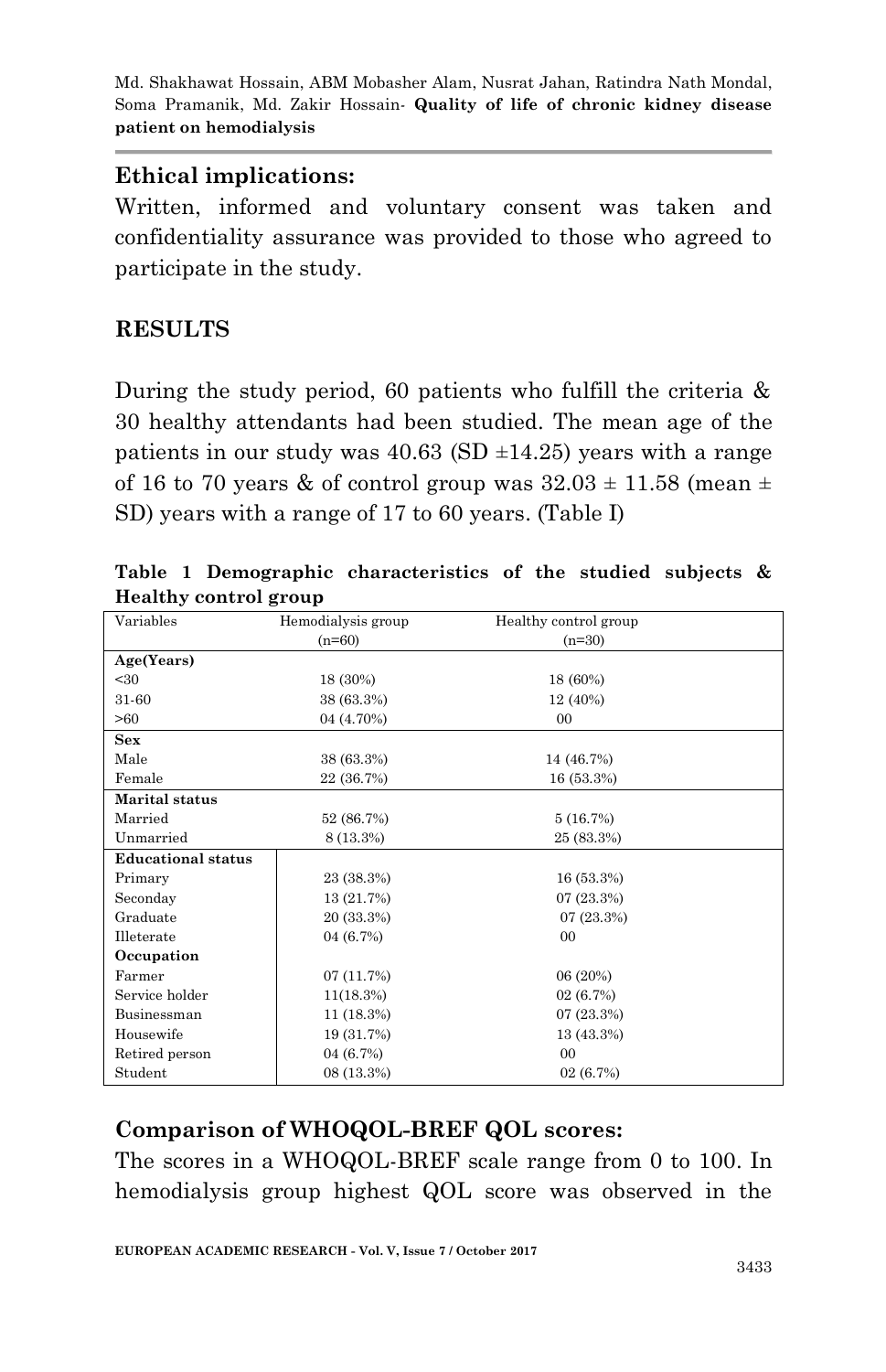environmental domain  $(40.23 \pm 11.86)$  and lowest in social relationship domain  $(30.22 \pm 14.34)$ . (Table II) Where as in the healthy subjects the QOL score was highest in social domain  $82.66 \pm 9.94$  and lowest in psychological domain  $78.19 \pm 8.59$ . The overall QOL score in haemodialysis patient was  $38.06\pm16.13$  and in healthy subjects was  $77.50\pm7.63$  (p value 0.0001).

| Table 2: WHOQOL-BREF scores of hemodialysis patients & healthy |  |  |
|----------------------------------------------------------------|--|--|
| control group                                                  |  |  |

| Domains               | group       | $Mean \pm SD$     | <i>p</i> value |  |  |
|-----------------------|-------------|-------------------|----------------|--|--|
| (QOL scores)          |             |                   |                |  |  |
| Physical Domain:      |             |                   |                |  |  |
|                       | $HD(n=60)$  | $35.89 \pm 11.68$ | 0.0001         |  |  |
|                       | $HCG(n=30)$ | $81.15 \pm 6.39$  |                |  |  |
|                       |             |                   |                |  |  |
| Psychological Domain: |             |                   |                |  |  |
|                       | $HD(n=60)$  | $37.42 \pm 12.67$ | 0.0001         |  |  |
|                       | $HCG(n=30)$ | $78.19 \pm 8.59$  |                |  |  |
| Social Domain:        |             |                   |                |  |  |
|                       | $HD(n=60)$  | $30.22 \pm 14.35$ | 0.0001         |  |  |
|                       | $HCG(n=30)$ | $82.66 \pm 9.94$  |                |  |  |
| Environmental Domain: |             |                   |                |  |  |
|                       | $HD(n=60)$  | $40.23 \pm 11.86$ | 0.0001         |  |  |
|                       | $HCG(n=30)$ | $81.67 \pm 6.02$  |                |  |  |
| Overall QOL:          |             |                   |                |  |  |
|                       | $HD(n=60)$  | $38.06 \pm 16.13$ | 0.0001         |  |  |
|                       | $HCG(n=30)$ | 77.50±7.63        |                |  |  |
|                       |             |                   |                |  |  |

\**P* value <0.05 is considered as statistically significant

SD: standard deviation, HD: Hemodialysis patient, HCG: Healthy control group

# **Effect of various demographic characteristics upon QOL:**

Among the 60 CKD patient on hemodialysis, the female patient showed lower QOL score in psychological domain(35.23±10.10) & social domain  $(29.35 \pm 16.08)$  in comparison to male CKD patient(38.79±13.84 &31.16±13.52 respectively) (p <0.05) (Table III). Among patient of different educational status of the CKD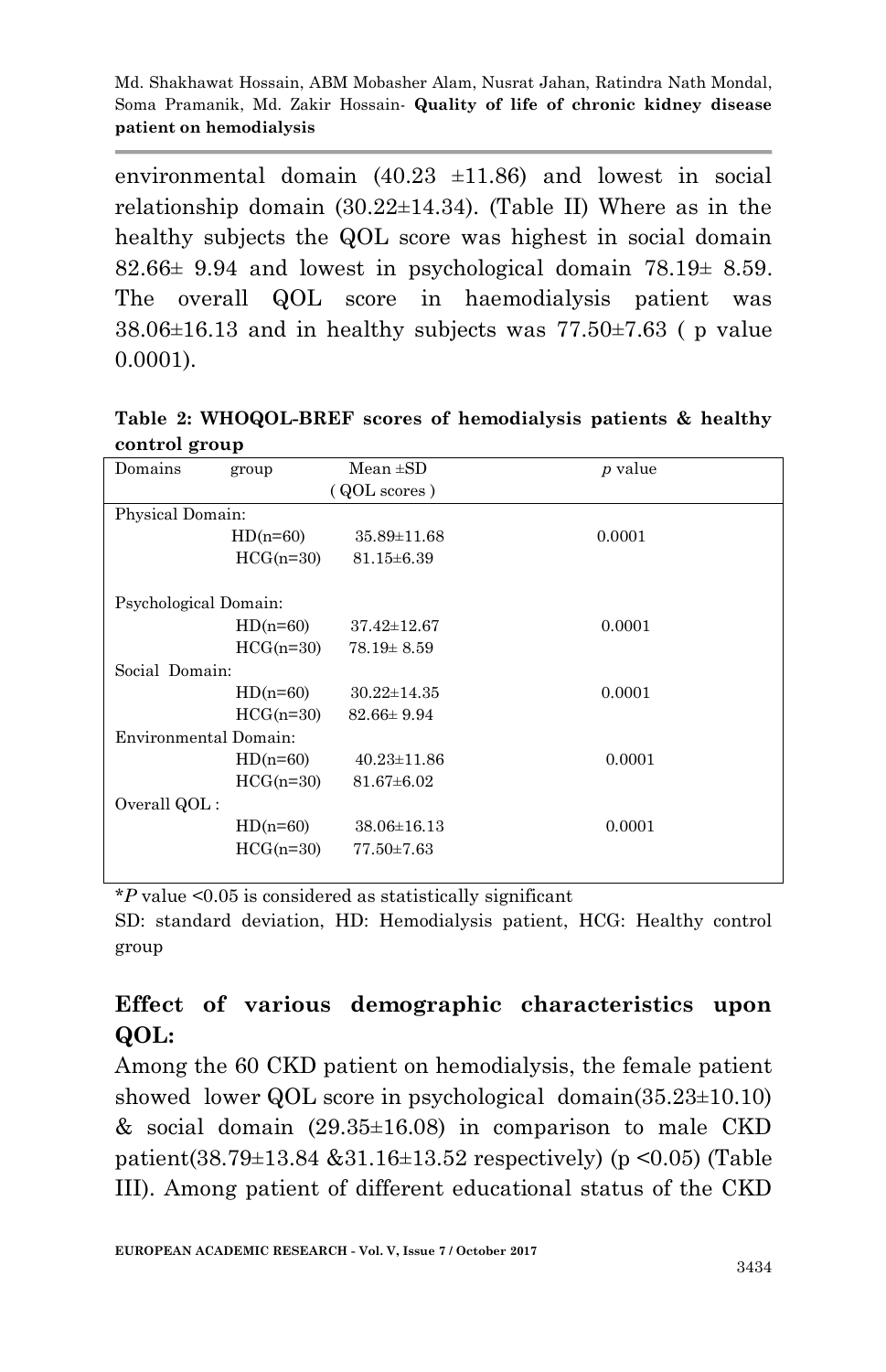patient illiterate having over all QOL score 36.39 and in graduate patient QOL score 39.90.

|  |                                             | Table 3: Association between Demographic variables & WHOQOL- |  |  |
|--|---------------------------------------------|--------------------------------------------------------------|--|--|
|  | <b>BREF</b> scores of Hemodialysis Patients |                                                              |  |  |

| Variables                         | QOL Scores in WHOQOL Domains |                   |                   |                   |  |  |
|-----------------------------------|------------------------------|-------------------|-------------------|-------------------|--|--|
|                                   | PD.                          | <b>PSD</b>        | SD                | ED                |  |  |
| Sex:                              |                              |                   |                   |                   |  |  |
| $Male(n=38)$                      | $36.09 \pm 10.89$            | 38.79±13.84       | $31.16 \pm 13.51$ | 39.75±10.82       |  |  |
| $Female(n=22)$                    | $36.20 \pm 12.6$             | $35.23 \pm 10.10$ | $29.35 \pm 16.08$ | $41.62 \pm 13.39$ |  |  |
| P-Value                           | < 0.05                       | < 0.05            | ${}_{0.05}$       | < 0.05            |  |  |
|                                   |                              |                   |                   |                   |  |  |
| Educational status:               |                              |                   |                   |                   |  |  |
| $Primary(n=23)$                   | $32.61 \pm 10.67$            | $35.84 \pm 11.01$ | $27.36 \pm 14.38$ | $35.24 \pm 10.62$ |  |  |
| Secondary(n=13) $35.99 \pm 12.83$ |                              | $39.10 \pm 10.28$ | $26.92 \pm 14.50$ | $39.66 \pm 10.70$ |  |  |
| $Graduate(n=20)$                  | $39.66 \pm 12.92$            | $39.03 \pm 17.08$ | $35.13 \pm 11.62$ | $45.79 \pm 11.99$ |  |  |
| $Hleterate(n=4)$                  | $35.72 \pm 2.91$             | $34.37 \pm 5.24$  | $31.25 \pm 23.93$ | 44.25±14.39       |  |  |
| P-Value                           | < 0.08                       | < 0.05            | < 0.05            | < 0.05            |  |  |
| (Illeterate Vs.Graduate)          |                              |                   |                   |                   |  |  |

QOL: quality of Life; PD: Physical Domain;

PSD: Psychological Domain;

SD:Social Domain;

ED: Environmental Domain

# **DISCUSSION**

This is the first report of quality of Life of patients on HD therapy in Bangladesh. Quality of life of patients on hemodialysis is poor as compared to attendance of them in all domains except for the environment domain. It means patients on hemodialysis have poor a QOL in physical health, psychological health, and social relationship domains than their attendance. Since attendance of the patients live with them in same socioeconomic conditions, availing same transport, sharing same home and physical environment, it is reasonable that they have the same level of QOL in the environment domain. Similar observation have been reported in other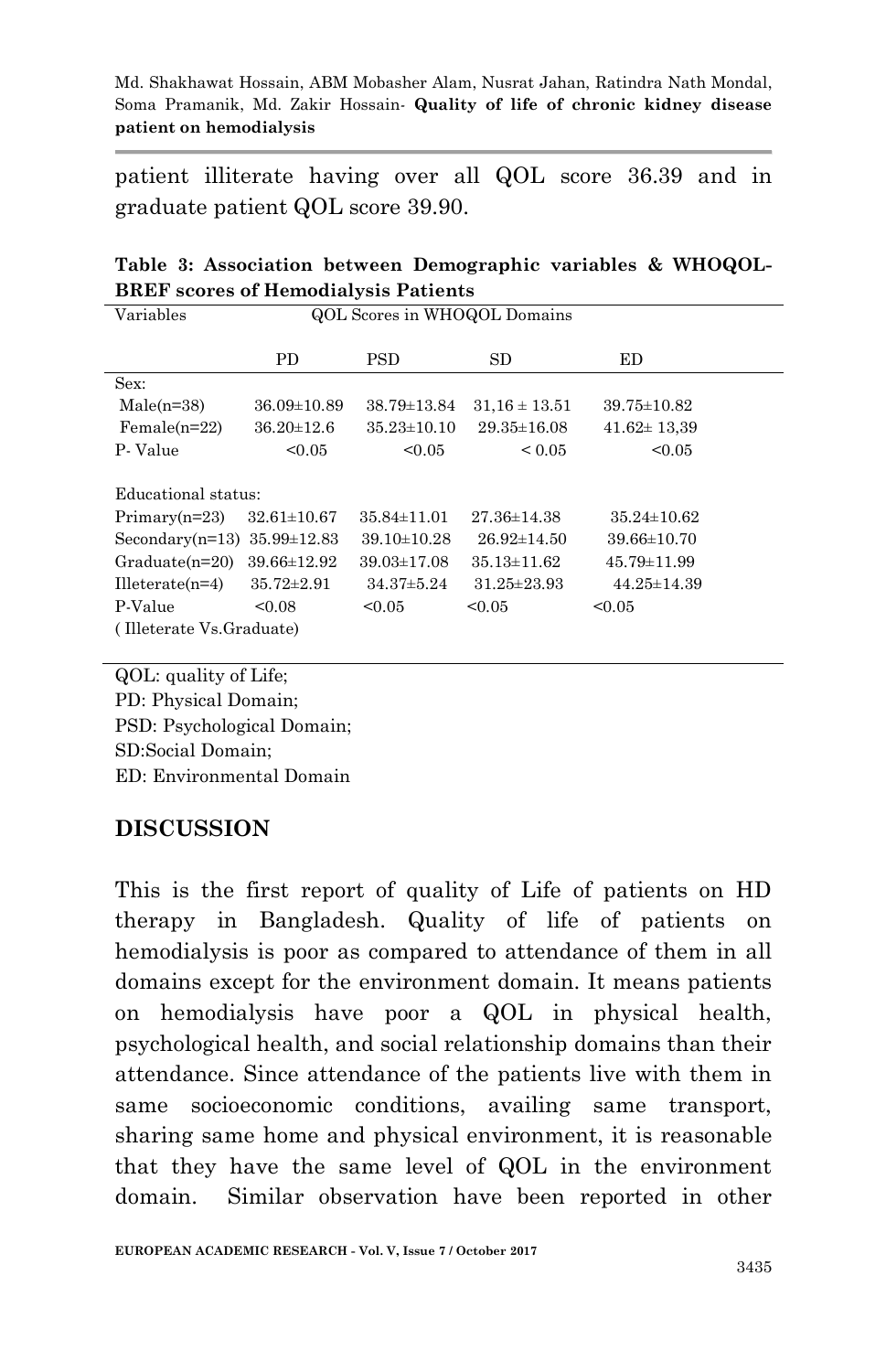studies comparing quality of life of CKD patient on hemodialysis with that of general healthy people.<sup>23,24</sup> One important thing is that majority of CKD patient in this study were economically poor. They had not enough economical security, even though they didn't show significantly lower QOL score in environmental domain than healthy control group. The hemodialysis patient were satisfied with the health care facilities in the hospital, also showed no significant difference with that of healthy group.

Educational qualifications have positive effect on QOL scores. Study population with higher educational status showed significantly higher QOL in all dimension of health. This observation is consistent with previous studies. <sup>25</sup> The role of economical security also showed better QOL in all domains. Another cause of this difference is that higher educated people have more income source, become financially capable of bearing the cost of dialysis. It also affects their psychological wellbeing & mental soundness. People with low economy show more depressive & other mental problem than others.

This study showed significantly lower scores in psychological & social domain in female patients than their male counterpart. The cause may be female patients were not the decision maker of their family& majority of them were not income generating person, being dependent upon family income. Another factor may be the cultural factors & biases regarding care & supervision of female patient. Other studies in different parts of world also showed same result in case of gender analysis of QOL. <sup>26</sup> Many of the CKD patients were dissatisfied with them & suffering from anxiety, depression, pessimistic feeling. Many of them thought themselves as burden of the family. This may be an important cause of lowered QOL in psychological domain of CKD patients than healthy people. The majority of study subject especially male were not satisfied in sexual life after initiation of hemodialysis.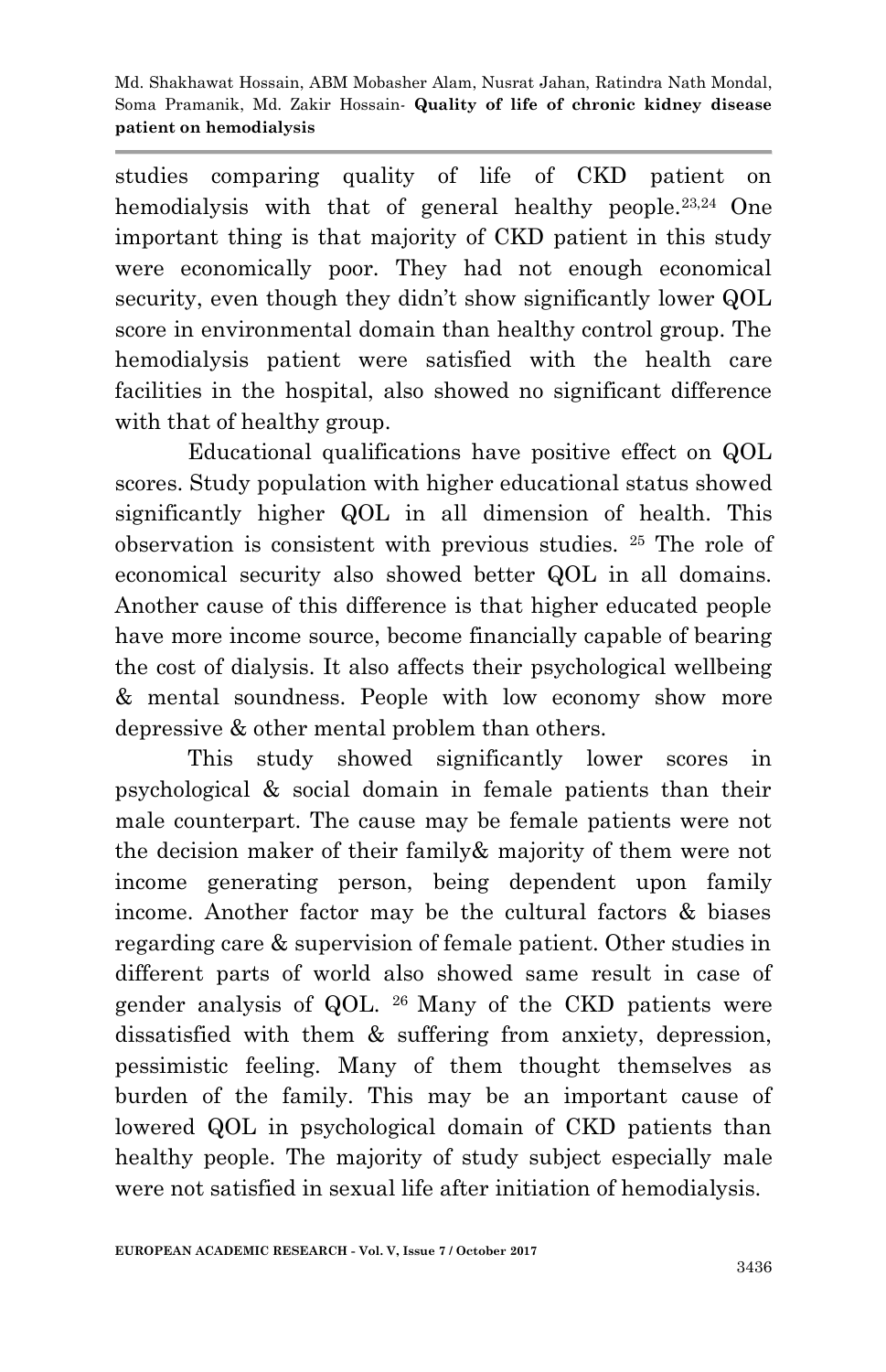### **Limitations of the present study:**

- 1. The sample was relatively small.
- 2. Duration of dialysis couldn't be evaluated which may affect QOL of CKD patient.
- 3. Etiology of CKD couldn't be included in the present study.
- 4. Co-morbidity of patient was not included.

# **CONCLUSION:**

Quality of life score of CKD patients on hemodialysis is significantly lower in comparison to healthy individual. Hemodialysis therapy affects negatively the quality of life of CKD patients.

### **Recommendations:**

Proper counseling of the CKD patients should be done before dialysis.

# **REFERENCES:**

1. Fayers PM, Machin D: Quality of Life. Assessment, Analysis and Interpretation. West Sussex, England, Wiley,2000, pp 7-14 2. Fink JC: Current outcomes for dialysis patients, in Henrich WL (ed): Principle and Practice of Dialysis (ed 3).Philadelphia, PA, Lippincott Williams & Wilkins, 2004, pp 662-672

3. Szabo S: The World Health Organization Quality of Life (WHOQOL) assessment instrument, in Spiker B (ed):Quality of Life and Pharmacoeconomics in Clinical Trials.Philadelphia, PA, Lippincott-Raven, 1996, pp 355-362

4. The WHOQOL Group: Development of the World Health Organization WHOQOL-BREF assessment. Psychol Med 28:551-558, 1998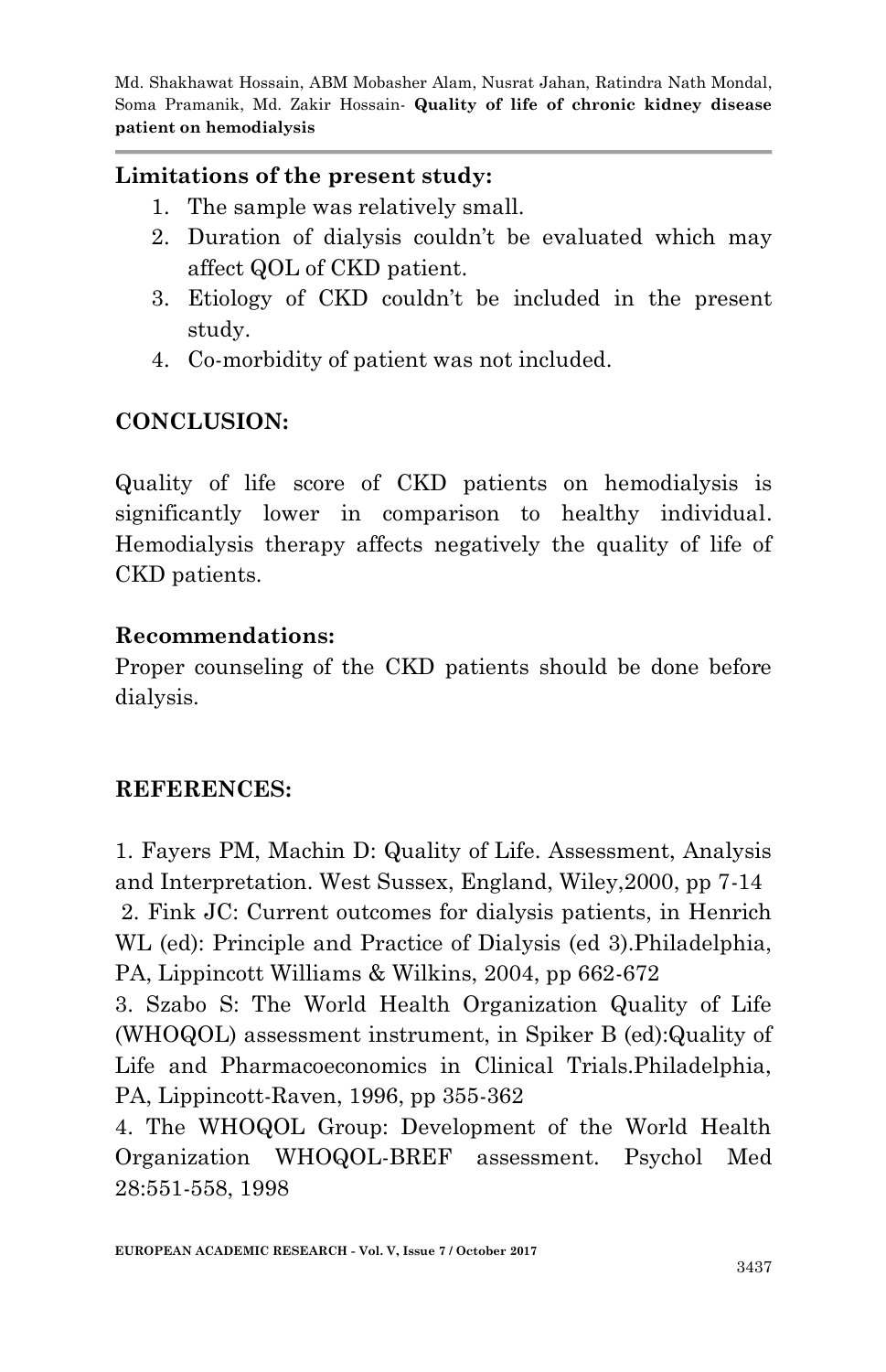5. Skevington SM, Lotfy M, O'Connell KA: The World Health Organization WHOQOL-BREF quality of life assessment: Psychometric properties and results of the international field trial. A Report from the WHOQOL Group. Qual Life Res 13:299-310, 2004

6. Demura S, Sato S. Relationships between depression, lifestyle and quality of life in the community dwelling elderly: a comparison between gender and age groups. J Physiol Anthropol Appl Human Sci 2003;22(3):159-166.

7. Nilsson J, Rana AK, Kabir ZN. Social capital and quality of life in old age: results from a cross-sectional study in rural Bangladesh. J Aging Health 2006;18(3):419-434.

8. Borglin G, Jakobsson U, Edberg AK, Hallberg IR. Older people in Sweden with various degrees of present quality of life: their health, social support, everyday activities and sense of coherence. Health Soc Care Community 2006;14(2):136-146.

9. Shidler NR, Peterson RA, Kimmel PL. Quality of life and psychosocial relationships in patients with chronic renal insufficiency. Am J Kidney Dis 1998; 32:557-66.

10. Kimmel PL, Thamer M, Richard CM, Ray NF. Psychiatric illness in patients with end-stage renal disease. Am J Med 1998; 105:214-21.

11. Jafar TH, Schmid CH, Levey AS. Serum creatinine as marker of kidney function in South Asians: a study of reduced GFR in adults in Pakistan. J Am Soc Nephrol. 2005;16:1413-9.

12. Testa MA, Simonson DC. Assessment of quality-of-life outcomes. N Engl J Med. 1996;334:835-40.

13. Bremer BA, McCauley CR, Wrona RM, Johnson JP. Quality of life in end-stage renal disease: a reexamination. Am J Kidney Dis. 1989;13:200-9.

14. Manns BJ, Johnson JA, Taub K, Mortis G, Ghali WA,Donaldson C. Dialysis adequacy and health related quality of life in hemodialysis patients. ASAIO J. 2002;48:565-9.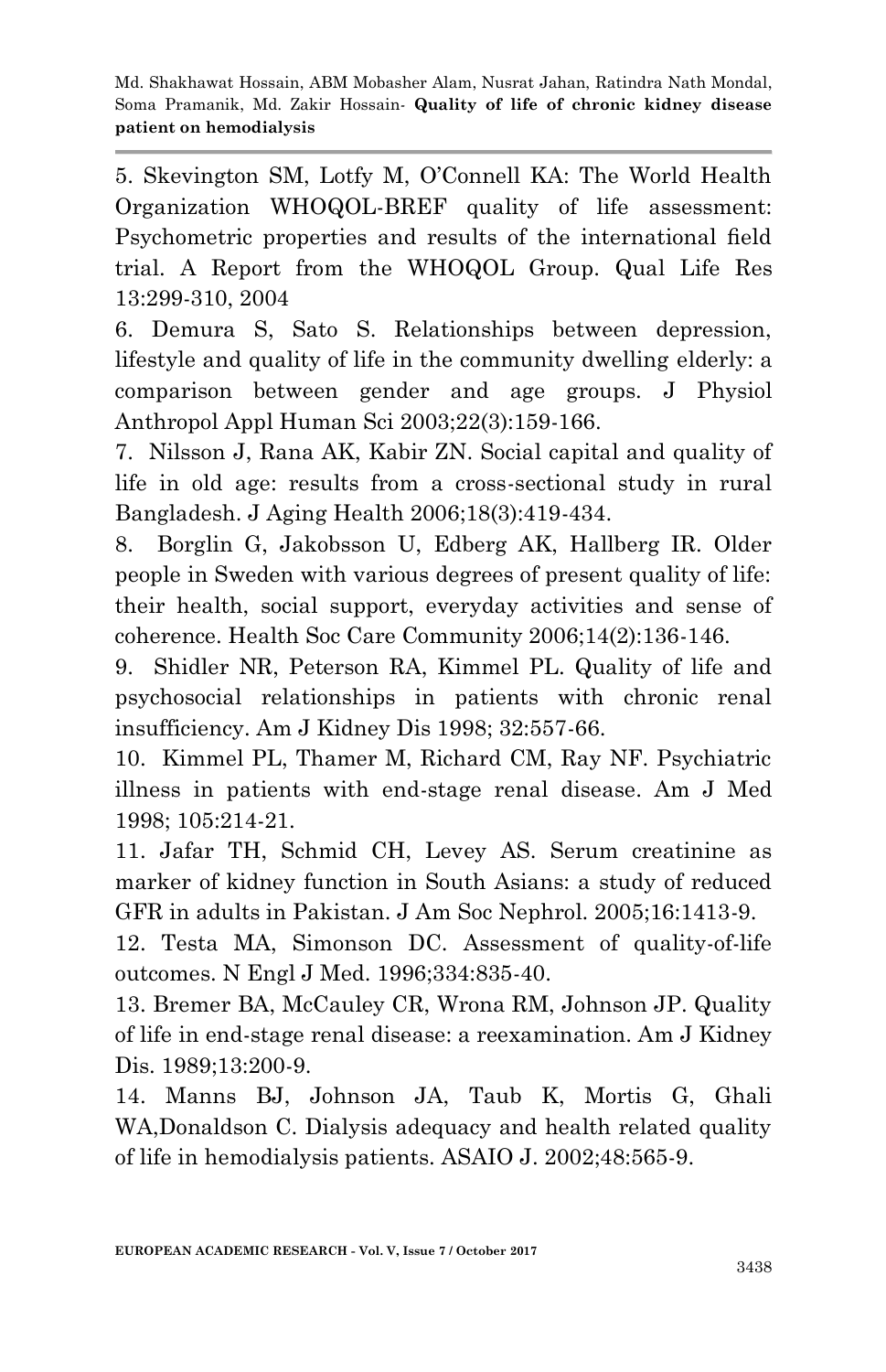15. Izutsu T, Tsutsumi A, Akramul Islam MD et al. Validity and reliability of the Bangla version of WHOQOL-BREF on an adolescent population in Bangladesh. Qual.Life Res. 2005; 40: 1783–1789.

16. World Health Organization. WHOQOL-BREF Instruction, Administration, Scoring and Generic Version of the Assessment. WHO, Geneva, 1996.

17. The WHOQOL group. Development of the WHOQOL rationale and current status. Int. J. Ment. Health 1994; 23:24– 35.

18. The WHOQOL group. The world health organization quality of life assessment (WHOQOL): development and general psychometric properties. Soc. Sci. Med.1995; 46: 1569–1585.

19. World Health Organization. WHOQOL Study Protocol. WHO, Geneva, 1993.

20. World Health Organization. Introduction and Background: Field Trial WHOQOL-100. WHO, Geneva,1995.

21. Khan MN, Akhter MS, Ayub M, Alam S, Laghari NU. Translation and validation of quality of life scale, the brief version. J Coll Physicians Surg Pak. 2003;13:98-100.

22. Levey AS, Bosch JP, Lewis JB et al. A more accurate method to estimate glomerular filtration rate from serum creatinine: a new prediction equation. Modification of Diet in Renal Disease Study Group. Ann Intern Med 1999; 130: 461– 470

23. Sathvik BS, Parthasarathi G, Narahari MG, Gurudev KC. An assessment of the quality of life in hemodialysis patients using the WHOQOL-BREF questionnaire. Indian J Nephrol. 2008;18:141-9.

24. Vasilieva IA. Quality of life in chronic hemodialysis patients in Russia. Hemodial Int. 2006;10:274-8.

25.Chiang CK, Peng YS, Chiang SS, He YS,Health Related Quality of Life of hemodialysis patient in Taiwan a multicenter study, Blood purif2004;22:490-8.